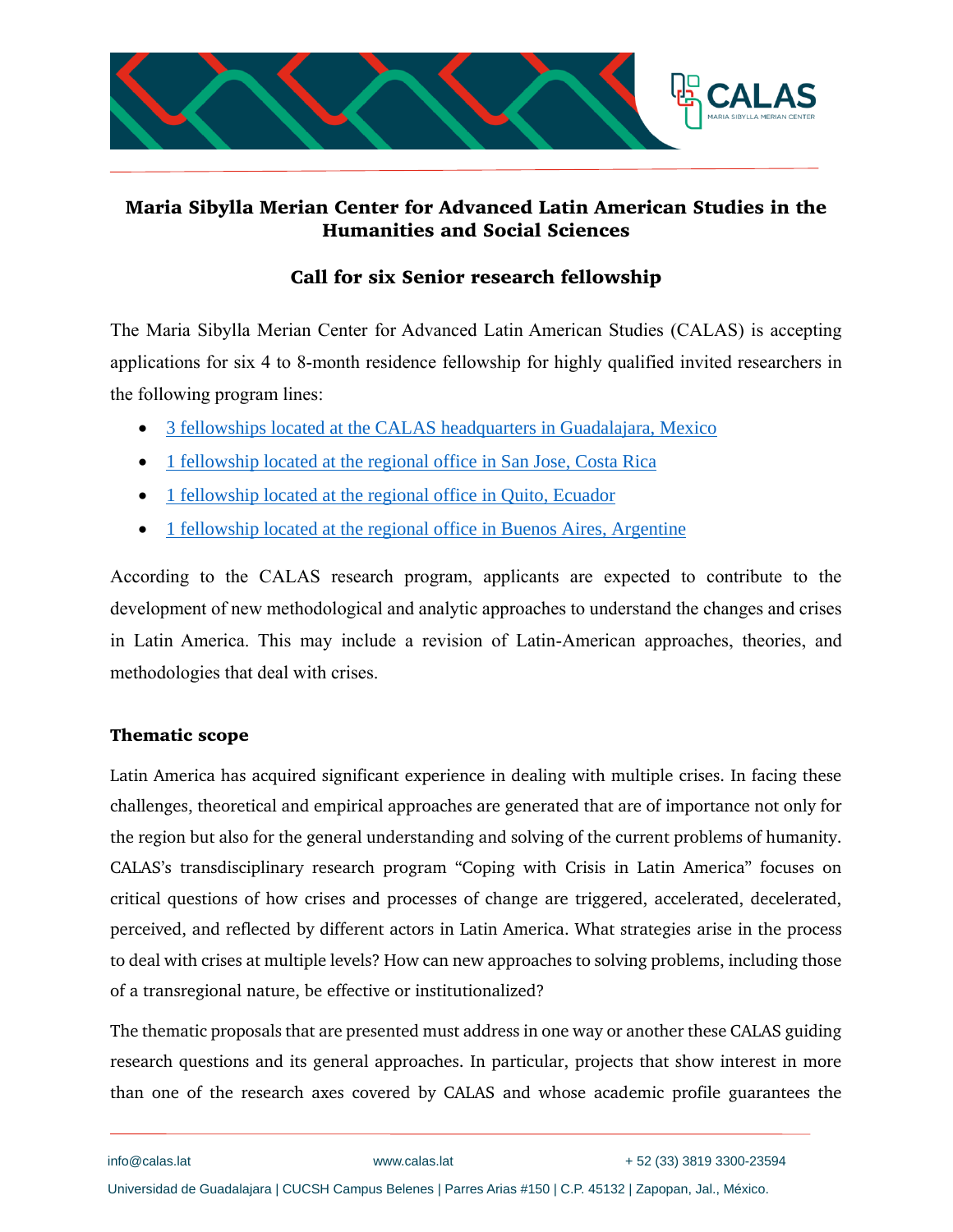

interdisciplinary theoretical and methodological approaches necessary for research in CALAS are welcome. In this regard, it is expected that the proposed Platforms for Dialogue will contribute to reflect, deconstruct and decentralize the Western-centered state of knowledge about concepts, dynamics and solutions, and to adapt them to the context of the region.

For more information about CALAS visit: [www.calas.lat](http://www.calas.lat/)

### **Conditions**

The fellowship is open to outstanding scholars with training in Social Sciences and the Humanities, internationally recognized for having a significant impact in their research fields. The minimum academic degree required is a doctorate; besides, scientific work and reputation, publications, experience in the research field and the quality of the submitted project will be evaluated. An operational command of Spanish is required.

CALAS is committed to inclusion and gender equality. It expressly welcomes applications from appropriately qualified severely disabled persons. The CALAS fellowship-program aims for gender parity and is promoting affirmative action policies.

The fellows are expected to be in residence at the CALAS headquarters and participate in locally or digitally organized activities and events. They will have the opportunity to make use of the resources of CALAS and the respective host institution, including office space, access to libraries and research facilities.

Fellows will receive a competitive remuneration. In case the applicant holds a permanent position, the fellowship can be used to finance a temporary replacement.

In addition, fellowship recipients will receive reimbursement for their round-trip airfare to the respective CALAS headquarters where they will be located, and to visit the CALAS headquarters in Guadalajara, Mexico or one of the regional offices, where the fellow is expected to present his research at a public conference. Family support and a small amount for research travel expenses to work in libraries and archives will also be available. CALAS is unable to provide accommodation for its fellows but local administrative staff will help in finding suitable places for rent.